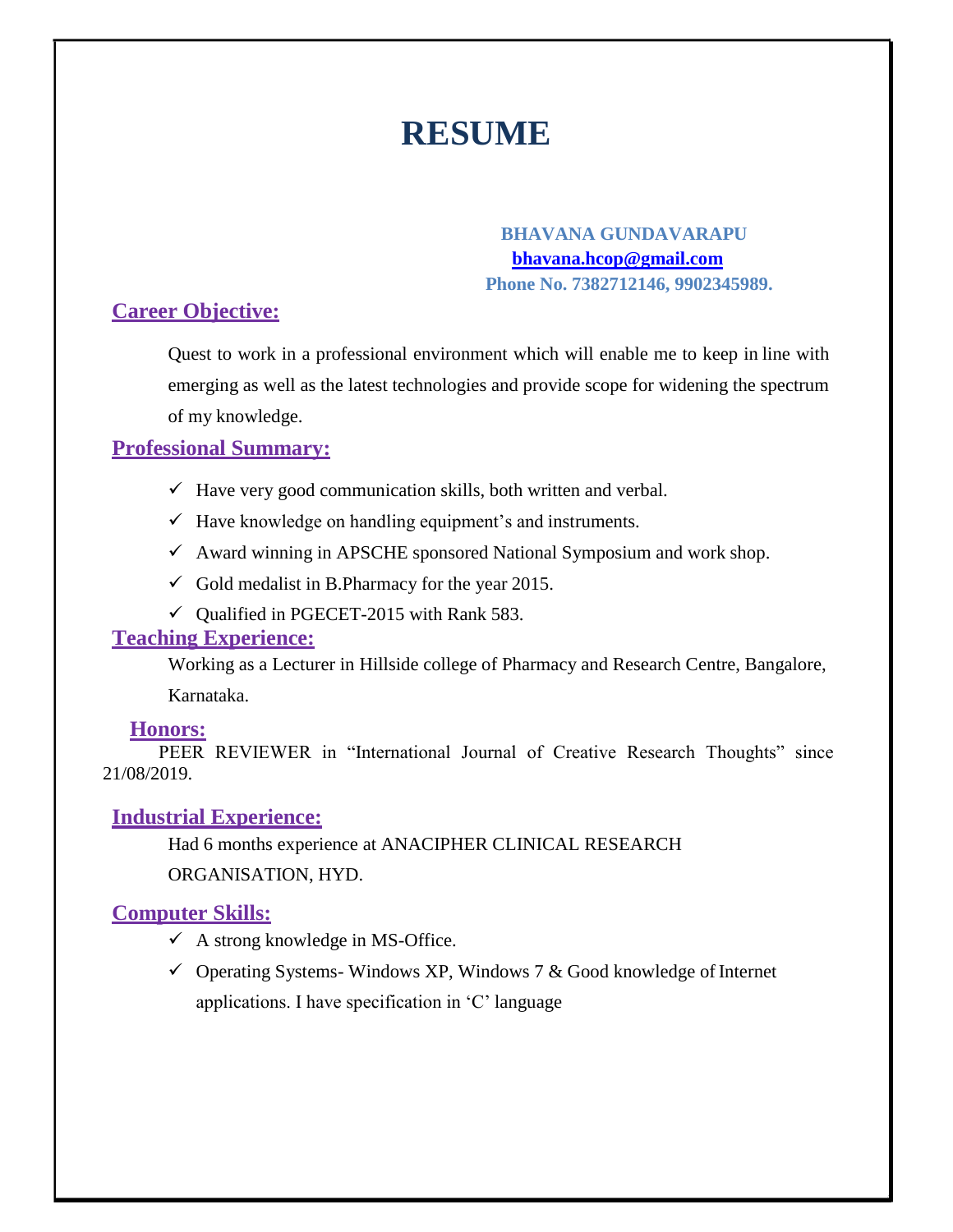# **Academic Review:**

| <b>SSC</b>        | Passed from Dr. Kondabolu Lakshmi Prasad Public School (CBSE, New Delhi),<br>Guntur, with 67.7% as an aggregate in the year 2009. |
|-------------------|-----------------------------------------------------------------------------------------------------------------------------------|
| Intermediate      | Passed from Sri Chaitanya Junior College, Guntur, with 88% in 2011.                                                               |
| <b>B-Pharmacy</b> | From Hindu College of Pharmacy, Guntur, in the year 2015 with 80.2%.                                                              |
| <b>M-Pharmacy</b> | From Hindu College of Pharmacy, Guntur in the year 2017 with 90.1%.                                                               |
| (Ph. Analysis)    |                                                                                                                                   |

# **Areas of interest:**

- $\checkmark$  Analytical Research and development area, Clinical trials, Pharmacovigilance
- $\checkmark$  Formulation and Research development area
- $\checkmark$  QA & Regulatory affairs

# **B.Pharm Summer Training:**

- $\checkmark$  45 days training from ANALOG LABS (Analytical Testing Laboratory & Training Centre), Hyderabad. Training is based on
	- Instrumental & Chemical Analysis.
	- Imparted training on HPLC, UV, Wet Analysis.

# **M.Pharm Project:**

I have completed my final year M.Pharm project work at "ANACIPHER CLINICALRESEARCH ORGANISATION", Hyd.

# **Technical Skills:**

- $\checkmark$  Had knowledge on QA, BA & BE studies and clinical studies protocol.
- $\checkmark$  Have knowledge in pH calibration, Pipette calibration, Analytical and Micro balance calibration.
- $\checkmark$  Have knowledge in LC-MS/MS instrument.
- $\checkmark$  Good command over Handling Equipment's.

### **Instruments Handled**

FLOURIMETER, POTENTIOMETER, POLARIMETER, HOT AIR OVEN, AUTOCLAVE, DISSOLUTION APPARATUS, DISINTEGRATION APPARATUS, TABLET -COMPRESSION MACHINE, FRIABILITY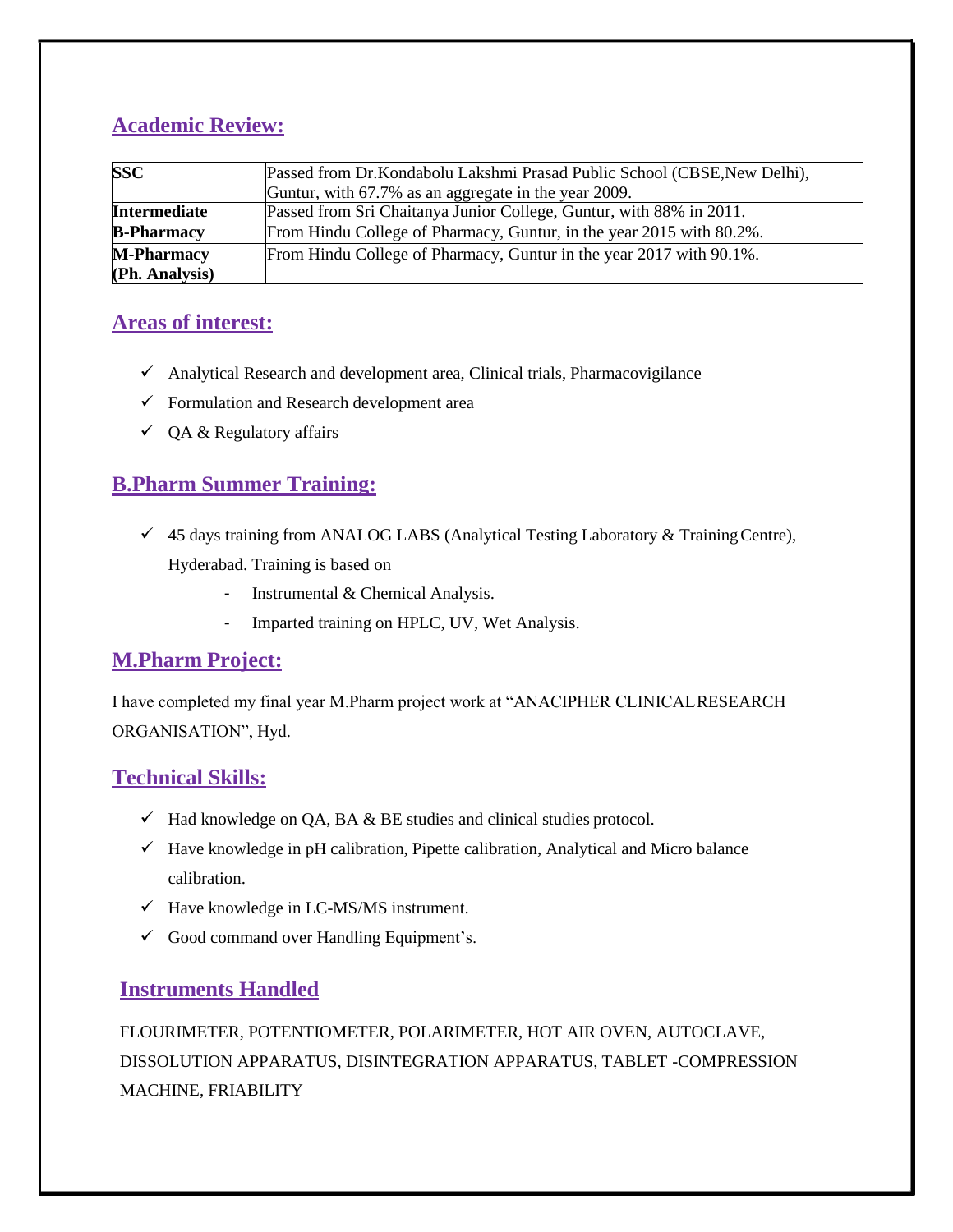APPARATUS, HARDNESS TESTER, NEPHALO-TURBIDITY METER, CONDUCTOMETER, COLOURIMETER, 1700 UV-VIS SPECRTOPHOTOMETER (SYSTRONICS), HPLC (SHIMADZU COMPANY), FT-IR, UV SPECTROPHOTOMETER (SHIMADZU COMPANY), PH METER, TURBOVAP, REFRIGERATOR CENTRIFUGE (MEGAFUGE 20), RECIPROCATING SHAKER, VIBROMAX (HEIDOLPH COMPANY).

✓ Has knowledge on UPLC (WATERS COMPANY).

### **Strengths:**

- $\checkmark$  Disciplined & Honest, Self Confidence & Hard working.
- $\checkmark$  Able to work in a team to achieve targets

#### **Research paper: National/International**

- 1. Published a research article titled "Hepatoprotective activity of aqueous extract of Hibiscus Sabdariffa on Alcohol induced hepatotoxity in rats" in "World Journal of Pharmaceutical Research (WJOPS)" in 2017, SJIF Impact Factor 6.647, Volume 6, Issue 7, 767-778 Research Article ISSN 2278 – 4357.
- 2. Published a review article titled "Comparative study of new trends in HPLC" in "World Journal of Pharmaceutical Research (WJOPS)" in 2017, SJIF Impact Factor 7.523, Volume 6, Issue 7, 464-468 Research Article ISSN 2277 – 7105.
- 3. Published a research article titled "Development and validation of stability indicating RP-HPLC method for simultaneous estimation of Efavirenz, Lamuvudine & Stavudine in pharmaceutical dosage forms" to "Bioaccent Online Journal of Pharmaceutical Sciences (BAOJ)" in 2017. BAOJ Pharm Sci, an open access journal Volume 3; Issue 3; 041.
- 4. Published a research article on "Development and Validation of Stability- Indicating RP-HPLC method for the Estimation of Elvitegravir in Pharmaceutical Dosage Forms" to "journal of international research in medical and pharmaceutical sciences (JIRMPS)" in 2017. 12(1): 12-20, 2017, ISSN: 2395- 4477 (P), ISSN: 2395-4485 (O)